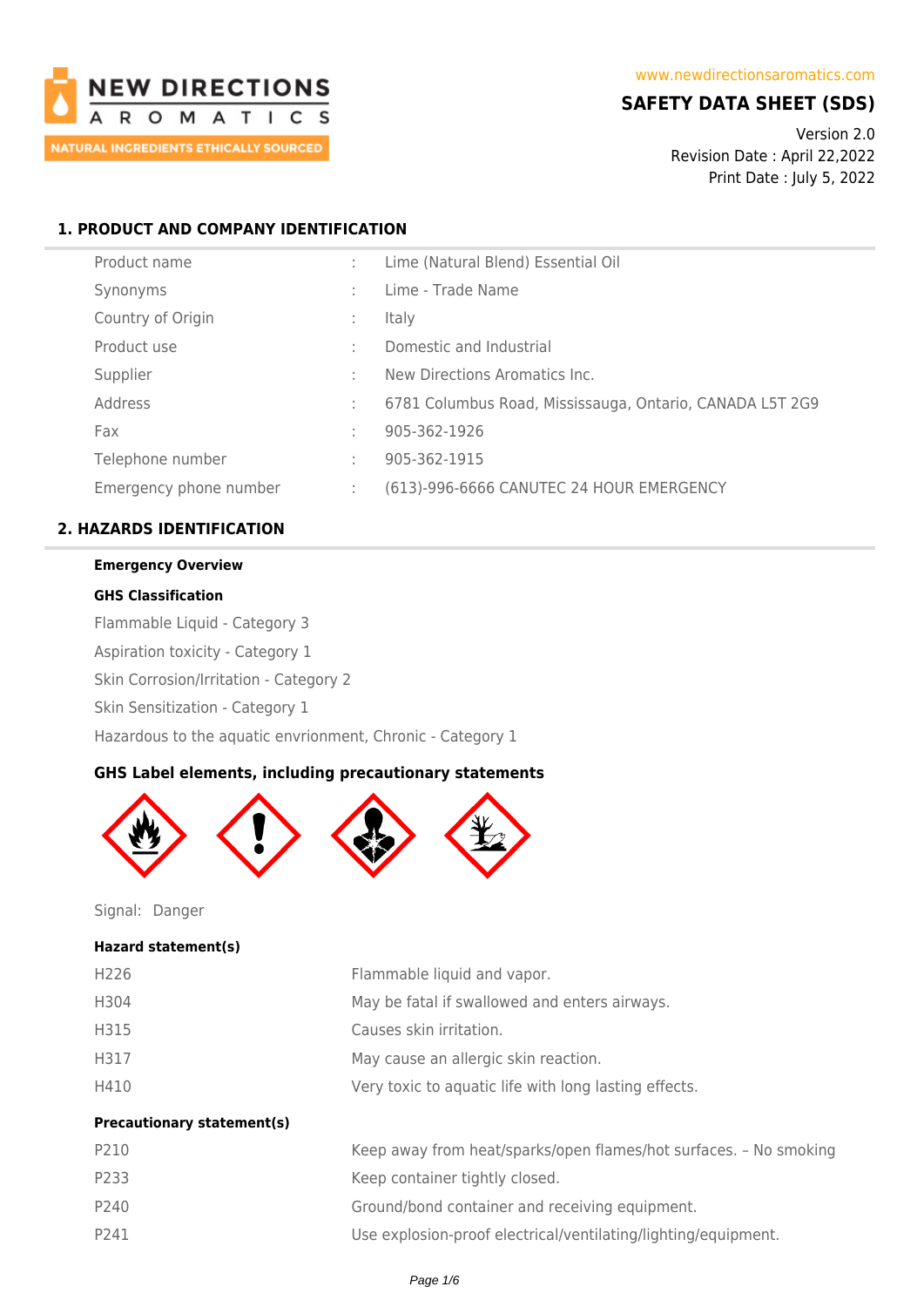| P242             | Use only non-sparking tools.                                                                            |
|------------------|---------------------------------------------------------------------------------------------------------|
| P243             | Take precautionary measures against static discharge.                                                   |
| P261             | Avoid breathing dust/fumes/gas/mist/vapours/spray.                                                      |
| P <sub>264</sub> | Wash skin thoroughly after handling.                                                                    |
| P272             | Contaminated work clothing should not be allowed out of the workplace.                                  |
| P280             | Wear protective gloves/protective clothing/eye protection/face protection.                              |
| P301+P310        | IF SWALLOWED: Immediately call a POISON CENTER/doctor.                                                  |
| P302+P352        | IF ON SKIN: Wash with plenty of water.                                                                  |
| P303+P361+P353   | IF ON SKIN (or hair): Take off immediately all contaminated clothing.<br>Rinse skin with water/ shower. |
| P321             | Specific treatment (see section 4 on this label).                                                       |
| P331             | Do NOT induce vomiting.                                                                                 |
| P332+P313        | If skin irritation occurs: Get medical advice/attention.                                                |
| P333+P313        | If skin irritation or a rash occurs: Get medical advice/attention.                                      |
| P362             |                                                                                                         |
|                  | Take off contaminated clothing.                                                                         |
| P363             | Wash contaminated clothing before reuse.                                                                |
| P370+P378        | In case of fire: Use appropriate fire extinguisher to extinguish.                                       |
| P403+P235        | Store in a well ventilated place. Keep cool.                                                            |
| P405             | Store locked up.                                                                                        |

## **3. COMPOSITION / INFORMATION INGREDIENTS**

| <b>Product Name</b> | <b>CAS NO</b> | <b>EC NO</b>             | <b>Concentration</b> |
|---------------------|---------------|--------------------------|----------------------|
| Limonene            | 5989-27-5     | 227-813-5                | $10 - 75%$           |
| beta-pinene         | 127-91-3      | 204-872-5                | $0 - 24%$            |
| Gamma-terpinene     | 99-85-4       | 202-794-6                | $1 - 25%$            |
| alpha-Pinene        | 80-56-8       | 201-291-9                | $0 - 4 %$            |
| Myrcene             | 123-35-3      | 204-622-5                | $0 - 2 %$            |
| Citral              | 5392-40-5     | 226-394-6                | $0 - 25 %$           |
| Sabinen             | 3387-41-5     | 222-212-4                | $0 - 4 %$            |
| Neryl Acetate       | 141-12-8      | 205-459-2                | $0 - 7 %$            |
| alpha-Terpineol     | $98 - 55 - 5$ | 202-680-6                | $0 - 6 %$            |
| Terpinolene         | 586-62-9      | 209-578-0                | $0 - 2 %$            |
| Para-cymene         | 99-87-6       | 202-796-7                | $0 - 3.5 %$          |
| beta-Bisabolene     | 495-61-4      | $\overline{\phantom{a}}$ | $0 - 15 %$           |
| Farnesene           | 502-61-4      | 207-948-6                | $0 - 7 %$            |
| alpha-Bergamotene   | 17699-05-7    | 241-702-9                | $0 - 8 %$            |
| alpha-Terpinene     | 99-86-5       | 202-795-1                | $0 - 4 %$            |
|                     |               |                          |                      |

## **4. FIRST AID MEASURES**

## **Eye contact**

Immediately flush eyes with plenty of cool water for at least 15 minutes. Get medical attention if irritation occurs.

## **Skin contact**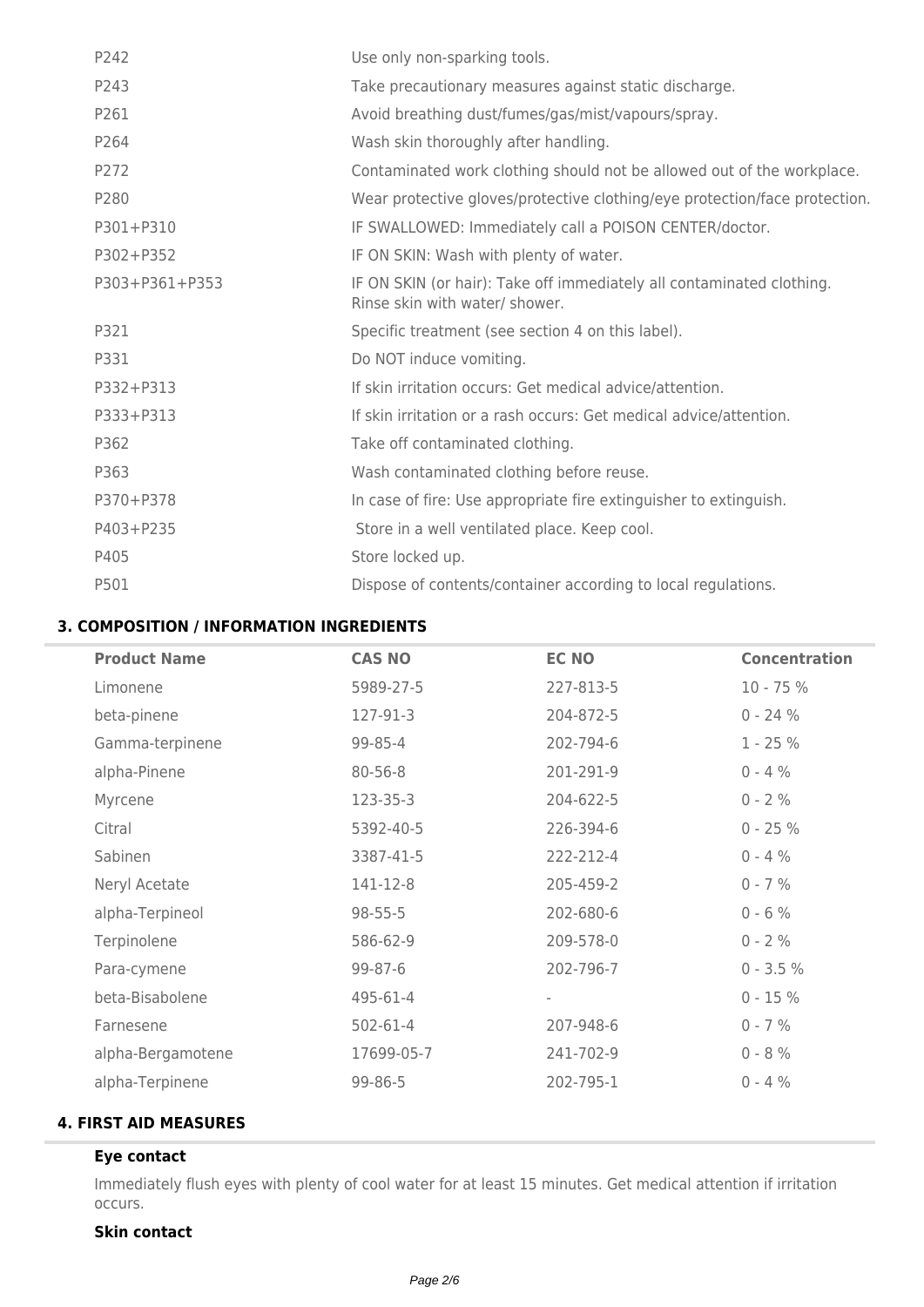Remove contaminated clothing. Wash area with soap and water. If irritation occurs, get medical attention.

## **Inhalation**

If inhaled, removed to fresh air. Get medical attention if symptoms appear.

#### **Ingestion**

Seek medical attention or contact local poison control center.

## **5. FIRE FIGHTING MEASURES**

#### **Suitable extinguishing media**

Foam. Dry Powder. Carbon dioxide.

#### **Unsuitable extinguishing media**

Water spray, water jet.

#### **Special protective equipment and precautions for fire-fighters**

Wear proper protective equipment. Exercise caution when fighting any chemical fire. Use water spray or fog for cooling exposed containers.

## **Special hazards arising from the substance or its combustible products**

Hazardous decomposition products may be formed at extreme heat or if burned.

#### **Resulting gases**

Carbon oxides.

#### **6. ACCIDENTAL RELEASE MEASURES**

#### **Personal precautions, protective equipment and emergency procedures.**

Equip clean crew with proper protection. Respiratory protection equipment may be necessary.

#### **Environmental precautions**

Prevent entry to sewers and public waters. Notify authorities if product enters sewers or public waters.

#### **Methods and materials for containment and cleaning up**

Clean up any spills as soon as possible, using an absorbent material to collect it. Use suitable disposal containers.

## **7. HANDLING AND STORAGE**

## **Precautions for safe handling**

No direct lighting. No smoking. Ensure prompt removal from eyes, skin and clothing. Wash hands and other exposed areas with mild soap and water before eating, drinking or smoking and when leaving work. Handle in accordance with good industrial hygiene and safety procedures.

#### **Conditions for safe storage, including any incompatibilities**

Store in well filled tight suitable containers; drums should only be considered as a means of transportation. Do not store with flammable or explosive materials and strong oxidizing agents. Keep drums tightly closed. Store dark, dry and under cold temperatures. Recommended storage temperature: 8-12°C

## **8. EXPOSURE CONTROLS AND PERSONAL PROTECTION**

#### **Eyes**

Use tightly sealed goggles.

#### **Skin**

If skin contact or contamination of clothing is likely, protective clothing should be worn. Use protective gloves.

#### **Respiratory**

In case of insufficient ventilation, wear suitable respiratory equipment.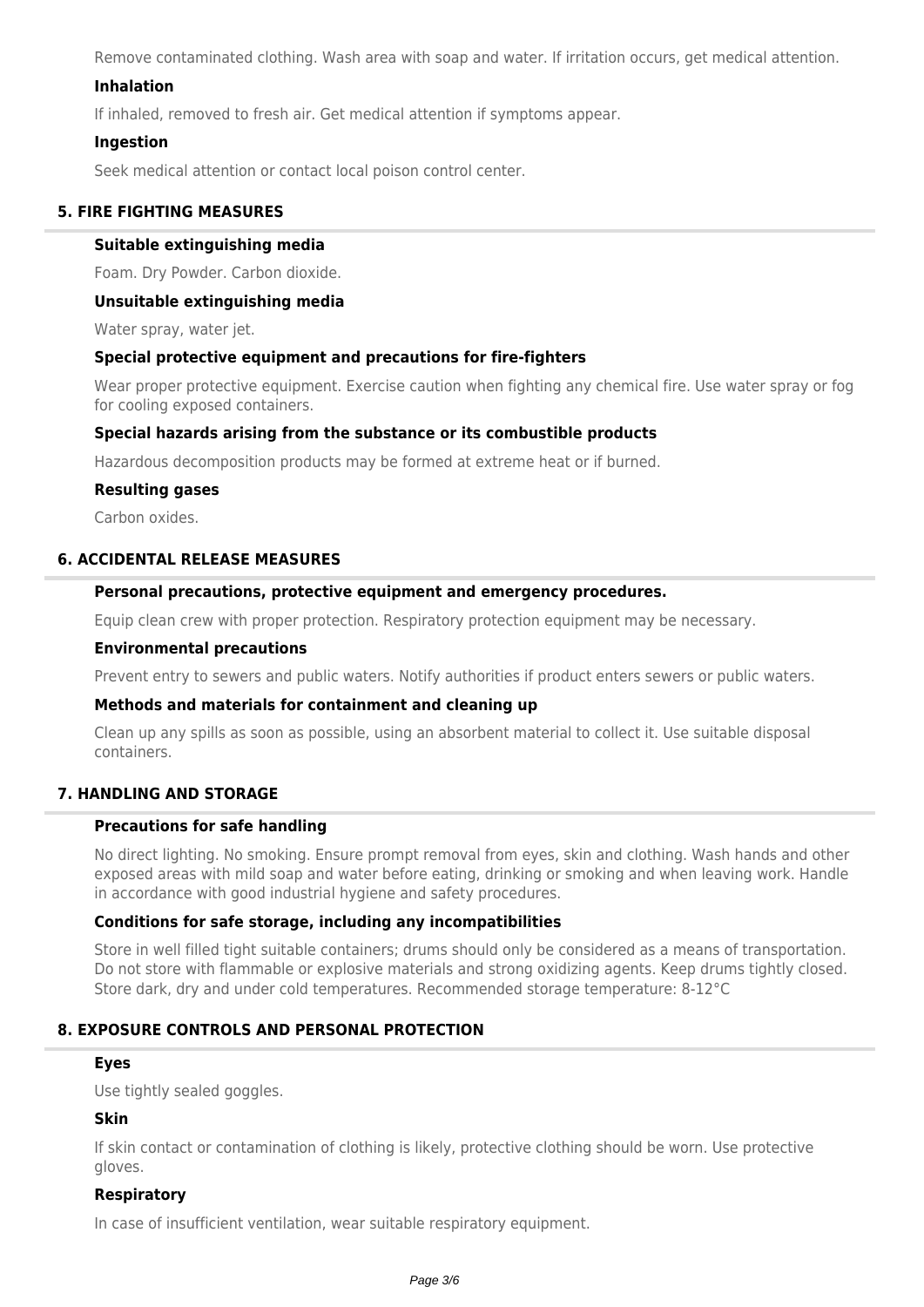## **9. PHYSICAL AND CHEMICAL PROPERTIES**

| Appearance       |   | Pale yellow to yellowish green liquid.             |
|------------------|---|----------------------------------------------------|
| Odor             | ÷ | Characteristic lime rind odor.                     |
| Flash point      | ÷ | $50^{\circ}$ C                                     |
| Relative density | ÷ | 0.850 to 0.866 @ 15 $^{\circ}$ C                   |
| Solubility (ies) | ÷ | Soluble in alcohol and oils. Insoluble in water.   |
| Refractive index | ÷ | 1.470 to 1.478 @ 20°C                              |
| Optical rotation | ÷ | +35 $^{\circ}$ to +60 $^{\circ}$ @ 15 $^{\circ}$ C |

## **10. STABILITY AND REACTIVITY**

## **Reactivity**

This material presents no significant reactivity hazard.

## **Chemical stability**

Chemically stable.

## **Possibility of hazardous reactions**

Hazardous polymerization will not occur.

## **Conditions to avoid**

Avoid sparks, flame and other heat sources.

#### **Incompatible materials**

Strong oxidizing agents.

#### **Hazardous decomposition products**

Carbon Oxides.

## **11. TOXICOLOGICAL INFORMATION**

#### **Acute toxicity**

LD/LC50 values relevant for classification: Cas : 5989-27-5 (R) – p-mentha-1,8-diene LD 50 oral (rat) 4400mg/Kg

#### **Inhalation**

Inhalation of high concentrations of vapor may result in irritation of eyes, nose and throat, headache, nausea, and dizziness.

#### **Skin contact**

Adverse skin effects should be prevented by normal care and personal hygiene.

#### **Eye contact**

Possible irritation should be prevented by wearing safety glasses.

#### **12. ECOLOGICAL INFORMATION**

#### **Ecotoxicity**

Very toxic to aquatic organisms, may cause long-term adverse effects environment. Avoid any pollution of ground, surface or underground water.

## **Persistence and degradability**

Not available.

#### **Bio - accumulative potential**

Not available.

#### **Mobility in soil**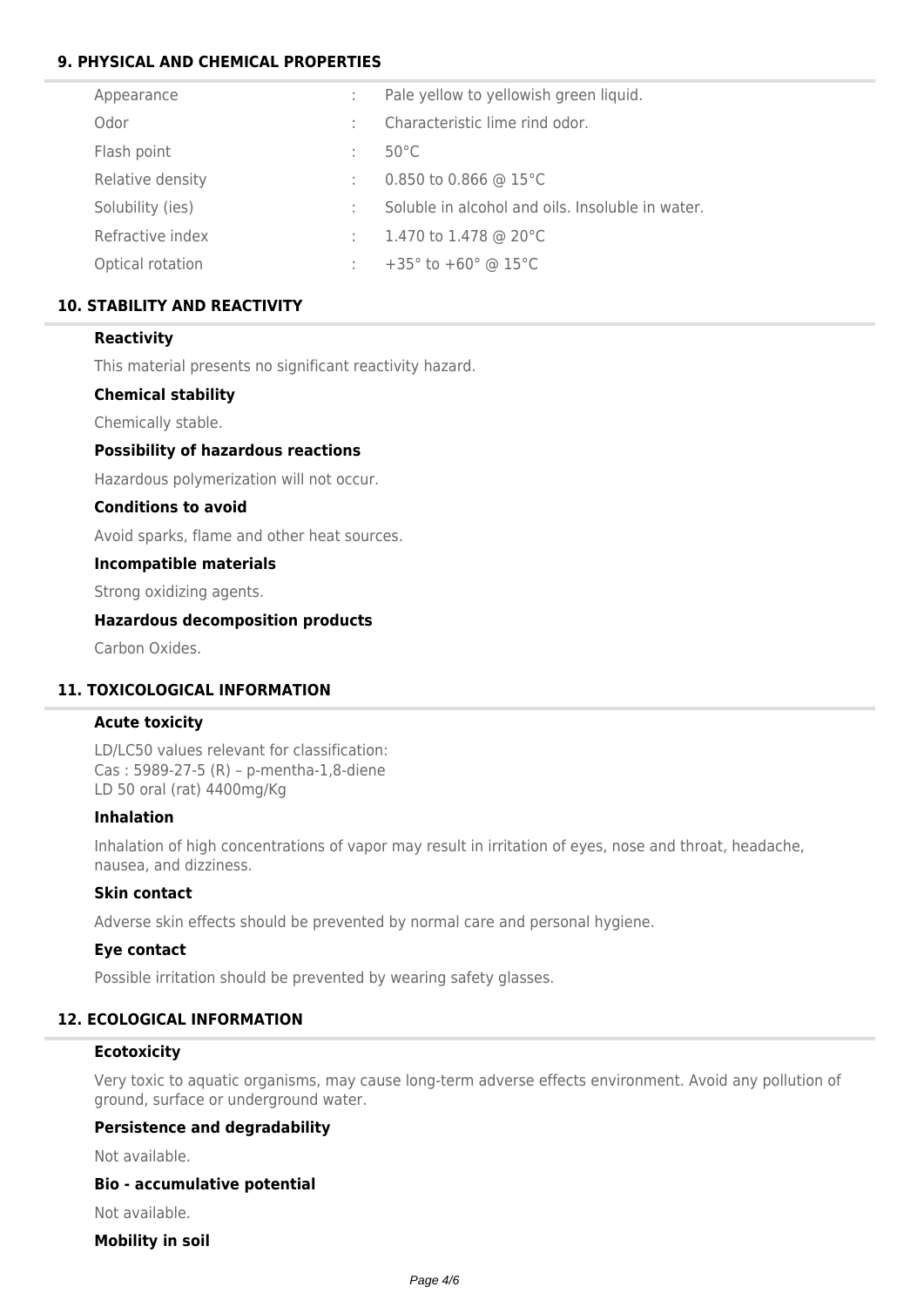Not available.

## **Other adverse effects**

Not available.

## **13. DISPOSAL CONSIDERATION**

Dispose of product in accordance with local, state or provincial and federal regulations. Check with local municipal authority to ensure compliance.

## **14. TRANSPORT INFORMATION**

## **UN Number**

1169

**UN proper shipping name**

Extracts, aromatic, liquid

**Transport hazard class**

3

**Packing group**

III

## **US DOT Shipping Description (Land)**

1169

## **Proper shipping name**

Extracts, aromatic, liquid

**Class**

3

## **Packaging group**

III

## **IMO-IMDG Shipping Description (Sea)**

1169

## **Proper shipping name**

Extracts, aromatic, liquid

**Class**

3

## **Packaging group**

III

# **IMDG-Marine pollution**

Yes

# **IATA Shipping Description (Air)**

1169

# **Proper shipping name**

Extracts, aromatic, liquid

**Class**

3

# **Packaging group**

III

**Emergency action in case of accident**